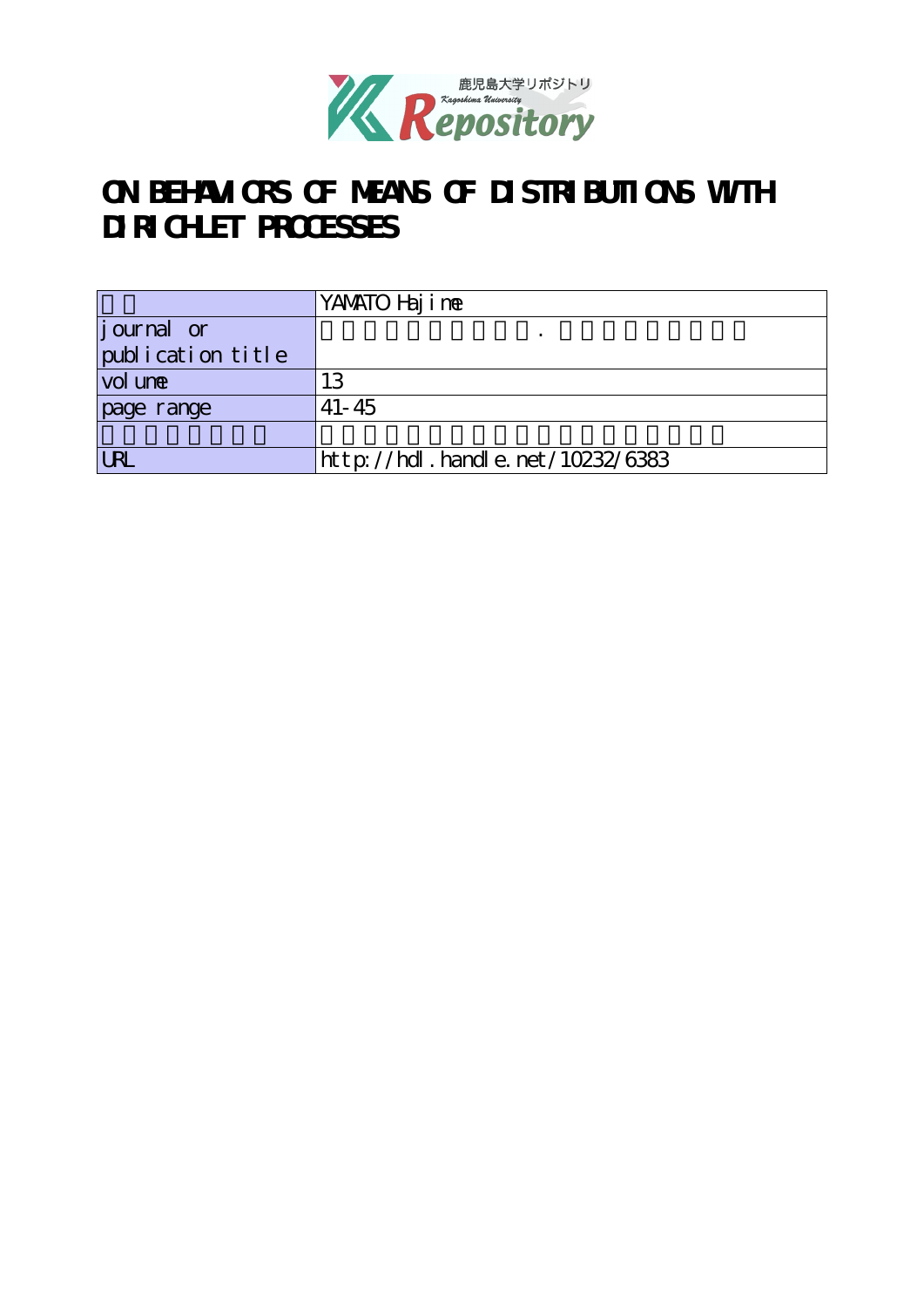# **ON BEHAVIORS OF MEANS OF DISTRIBUTIONS WITH DIRICHLET PROCESSES**

|                    | YANATO Haj i ne                      |
|--------------------|--------------------------------------|
| <i>j</i> ournal or |                                      |
| publication title  |                                      |
| vol une            | 13                                   |
| page range         | $41 - 45$                            |
|                    |                                      |
| <b>LRL</b>         | http://hdl.handle.net/10232/00010040 |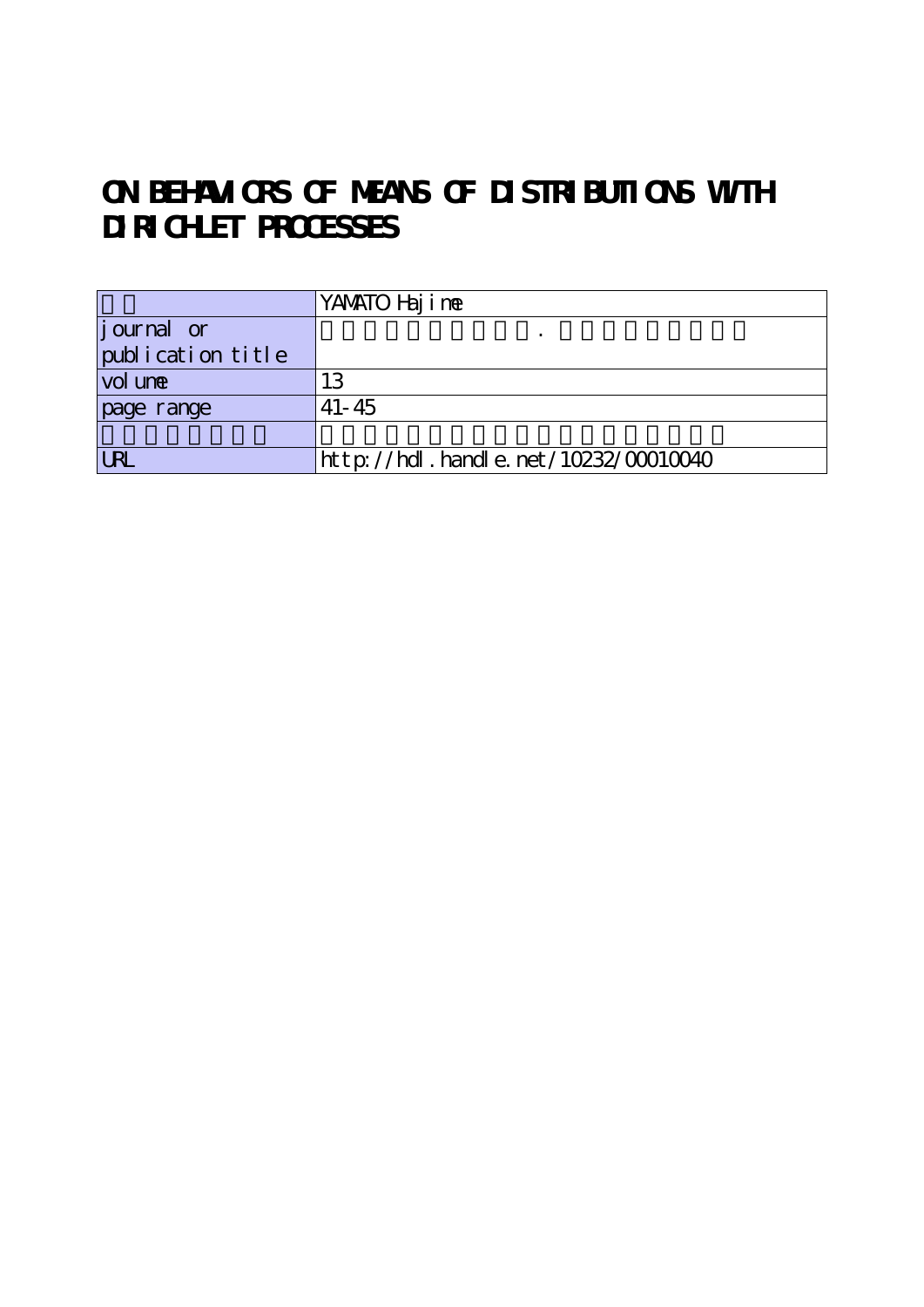Rep. Fac. Sci. Kagoshima Univ., (Math., Phys. & Chem.), No. 13, p. 41-45, 1980

# ON BEHAVIORS OF MEANS OF DISTRIBUTIONS WITH DIRICHLET PROCESSES

 $\rm\,By$ 

# Hajime YAMATO\* (Received September 30, 1980)

#### Abstract

The behavior of the mean of a distribution is discussed when the distribution is a Dirichlet process. The mean is symmetrically distributed if the parameter of the Dirichlet process is symmetric. The moment of the mean is evaluated for any order in case it exists. Under certain conditions the mean has approximately the distribution associated with the parameter of the Dirichlet process.

## 1. Introduction and Summary

As a prior distribution against a distribution in a nonparametric Bayesian statistical problem, Ferguson (1973) introduced the Dirichlet process and applied it to many problems. The author (1977a, b) applied the Dirichlet process to estimation of estimable parameters. It will be valuable to know the behavior of the parameter involved in a statistical problem in which the Dirichlet process is assumed to be a prior distribution against a distribution. For the quantile, its distribution function is given in 5 (d) of Ferguson (1973). We shall discuss the behavior of the mean of a distribution which is a Dirichlet process.

Let R be the real line and B be the  $\sigma$ -field of Boreal subsets of R. We denote a distribution on  $(R, B)$  by P and its mean by  $\mu(P)$ . Let  $\alpha$  be a  $\sigma$ -additive non-null finite measure on  $(R, B)$  and we denote the probability measure  $\alpha(\cdot) / \alpha(R)$  by  $Q(\cdot)$ .  $\rm\,We$ assume that P is a Dirichlet process on  $(R, B)$  with parameter  $\alpha$  and show the following results.

In the section 2, it is shown that if the measure  $\alpha$  is symmetric about a constant  $\xi$  and  $\int_{R} |x| d\alpha(x)$  is finite then  $\mu(P)$  is distributed symmetrically about  $\xi$ . By the symmetry of the measure  $\alpha$  about  $\xi$ , we mean that  $\alpha(B) = \alpha(T^{-1}(B))$  for any  $B \in \mathcal{B}$  and the transformation  $T(x)=2\xi-x(x\in\mathbf{R})$ .

In the section 3, the moment of  $\mu(P)$  is evaluated for any order in case it exists. It is seen that if there exists the moment of the distribution  $Q$  for any order and  $Q$  is the unique distribution having these monents then  $\mu(P)$  has approximately the distribution Q for a small  $\alpha(R)$ .

<sup>\*</sup> Department of Mathematics, Faculty of Science, Kagoshima University.

This research was partly supported by the Grant-in-Aid for Scientific Research Project No. 564075 from the Ministry of Education.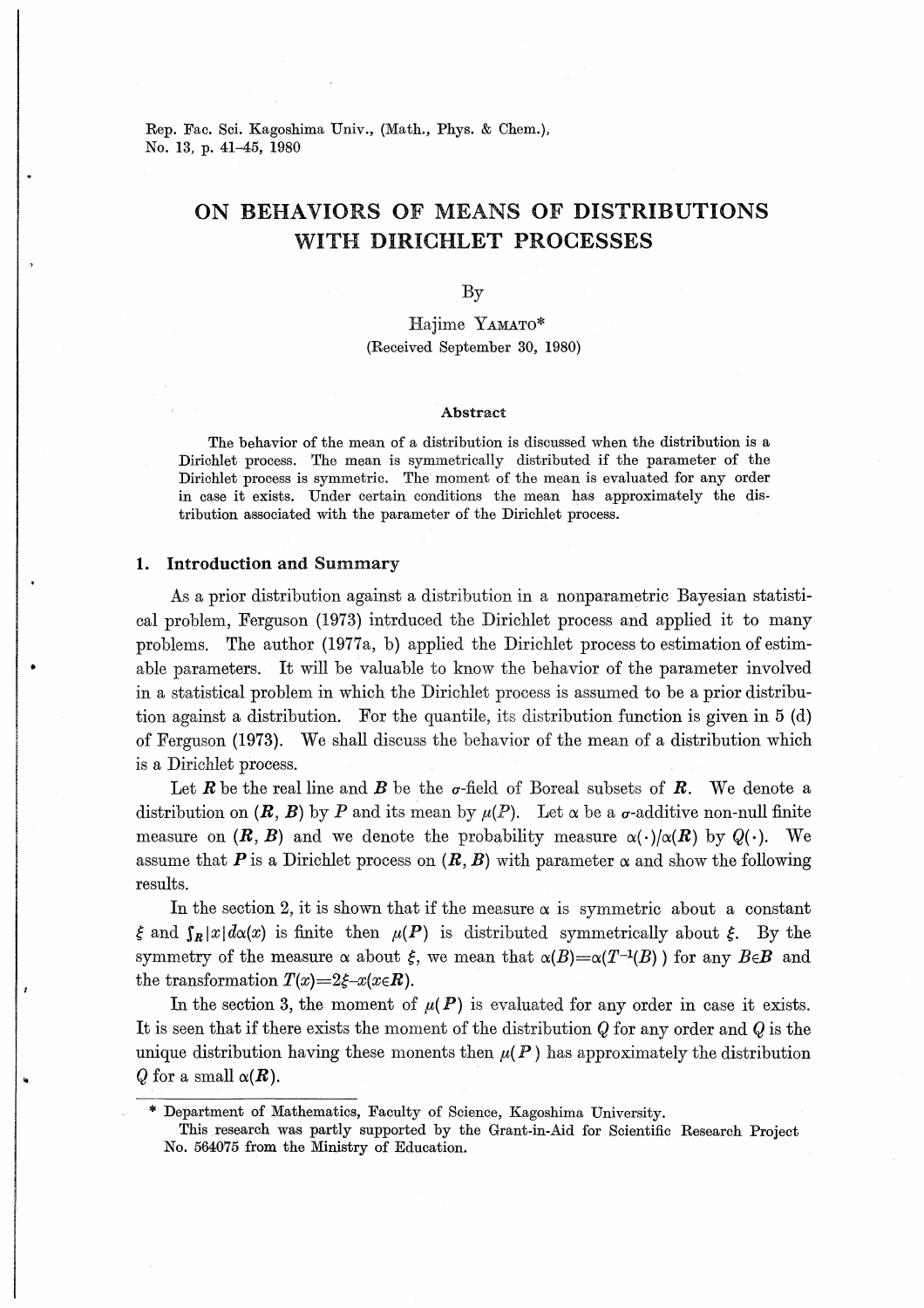# 42 **H. YAMATO**

Preparatively in case the measurable space is  $(R, B)$ , we quote the the definition of the Dirichlet process and its properties from Ferguson (1973) and Yamato (1977a, b).

DEFINITION (Ferguson). Let  $\alpha$  be a non-null finite measure on  $(R, B)$ . We say P is a Dirichlet process on  $(R, B)$  with parameter  $\alpha$  if for every  $k=1, 2, \dots$ , and measurable partition  $(B_1 \cdots, B_k)$  of R, the distribution of  $(P(B_k), \cdots, P(B_k))$  is Dirichlet, D  $(\alpha(B_1),\cdots,\alpha(B_k)).$ 

Hereafter it is birefly denoted by  $P \in D(\alpha)$  that P is a Dirichlet process on  $(R, B)$ with parameter  $\alpha$ .

LEMMA 1 (Ferguson). Let  $P \in D(\alpha)$ . If  $\alpha$  is  $\sigma$ -additive, then so is P in the sense that for a fixed decreasing sequence of measurable sets  $A_n \psi_{\phi}$ , we have  $P(A_n) \rightarrow 0$ with probability one.

In what follows, we assume that  $\alpha$  is  $\sigma$ -additive and E denotes the expectation with respect to the Dirichlet process  $P \in D(\alpha)$ .

LEMMA 2 (Ferguson). Let  $P \in D(\alpha)$  and g be a measurable real-valued function defined on  $(R, B)$ . If  $\int_R |g(x)| d\alpha(x) < \infty$ , then  $\int_R |g(x)| dP(x) < \infty$  with probability one and

$$
E \int_{\mathbf{R}} g(x) d\mathbf{P}(x) = \int_{\mathbf{R}} g(x) dQ(x).
$$

LEMMA 3 (Yamato). Let  $P \in D(\alpha)$  and let  $g(x, y)$  be a measurable real-valued function defined on  $(\mathbb{R}^2, \mathbb{B}^2)$  and symmetric in x, y. If  $\int_{\mathbb{R}^2} |g(x, y)| d\alpha(x) d\alpha(y) < 8$  and  $\int_R |g(x, x)| d\alpha(x) < \infty$ , then

$$
E \int \int g(x, y) dP(x) dP(y)
$$
  
=  $\frac{\alpha(R)}{\alpha(R)+1} \int_{R^2} g(x, y) dQ(x) dQ(y) + \frac{1}{\alpha(R)+1} \int_{R} g(x, x) dQ(x).$ 

LEMMA 4 (Yamato). Let  $P \in D(\alpha)$  and let  $g(x_1, \dots, x_k)$  be a measurable real-valued function defined on the k-fold product of the measurable space  $(R, B)$ ,  $(R^k, B^k)$ , and symmetric in  $x_1, \dots, x_k$ . Then we have

$$
E\int_{R^{\frac{1}{k}}} g(x_1, \ldots, x_k) \Pi_{i=1}^{\frac{k}{k}} dP(x_i)
$$
  
=  $\sum^* \frac{k! [\alpha(R)]^{\sum_{i=1}^k n_i} i}{\prod_{i=1}^k [i^{m_i}(m_i!) ] [\alpha(R)]^{(k)}} \int_{R^{\sum_{i=1}^k m_i}} g(x_1, \ldots, x_{1m_1}, x_{21}, x_{21}, \ldots, x_{2m_2}, x_{2m_3}, \ldots, x_{k1}, \ldots, x_{k1}, \ldots, x_{kn_k}, \ldots, x_{km_k}) \Pi_{i=1}^{\frac{k}{k}} \Pi_{j=1}^{m_i} dQ(x_{ij}),$ 

under the condition that all the integrals of the right-hand side exist. Where (i)  $\mathcal{Z}^*$  denotes the summation over all combinations  $(m_1, m_2, \dots, m_k)$  of k nonnegative integers with  $\sum_{i=1}^{k} im_i=k$ . (ii) In the arguments of the right-hand side  $x_{11}, \dots, x_{1m}$ ,  $x_{21}, x_{21}, \dots, x_{2m_2}, x_{2m_2}, \dots, x_{k1}, \dots, x_{k1}, \dots, x_{km_k} \dots, x_{km_k}$  the  $x_{is}$  appears at i times. (iii) For any real a,  $a^{(0)}=1$  and  $a^{(i)}=a(a+1)\cdots(a+j+1)$  for integer  $j=1, 2, \cdots$ .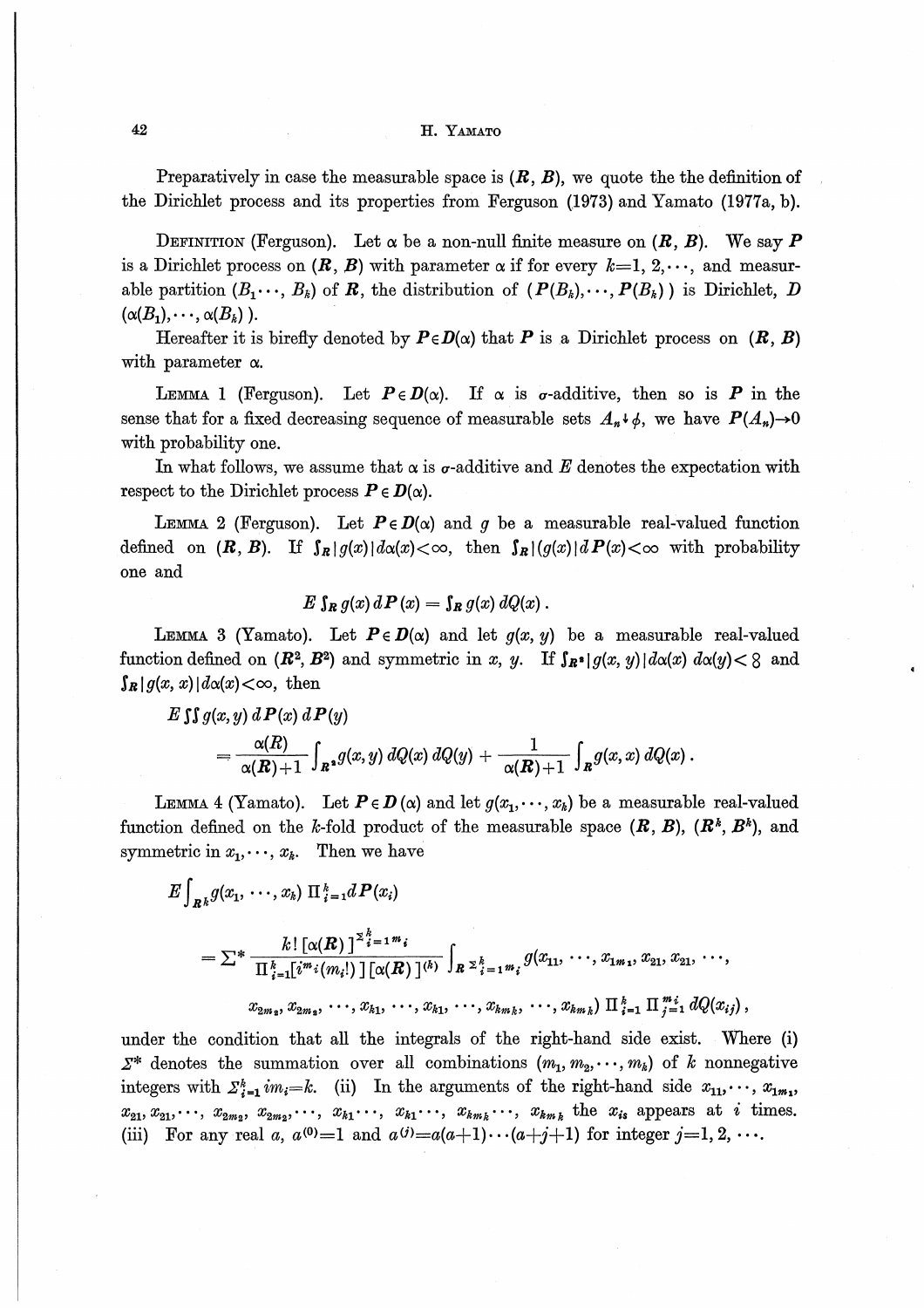### On Behaviors of Means of Distributions with Dirichlet Processes  $43$

# 2. Symmetry

**THEOREM.** Let  $P \in D(\alpha)$  with a  $\sigma$ -additive non-null finite measure  $\alpha$ . If the measure α is symmetric about a constant  $\xi$  and  $\int_R |x| d\alpha(x)$  is finite, then the mean  $\mu(P)$  $\int_R x dP(x)$  is distributed symmetrically about  $\xi$ .

**PROOF.** Under the assumption, the mean  $\mu(P)$  exists with probability one by the lemma 2. If we consider a transformation  $T(x)=2\xi-x$  for  $x\in\mathbb{R}$ , then T is a measurable transformation from  $(R, B)$  to  $(R, B)$ . We define a random probability measure  $P^*$  by  $P^*(B)=P(T^{-1}(B))$  for any  $B\in B$ . Then by the definition, for any measurable partition  $(B_1 \dots, B_k)$  of R, the distribution of  $(P^*(B_1), \dots, P^*(B_k) )$  is Dirichlet,  $D(\alpha)$  $(T^{-1}(B_1),\cdots, \alpha(T^{-1}(B_k)))$ , because  $(T^{-1}(B_1),\cdots, T^{-1}(B_k))$  is also measruable partition of R. From the symmetry of  $\alpha$ , for any measurable partition  $(B_1, \dots, B_k)$  of **R**, the distribution of  $(P^*(B_1),\dots, P^*(B_k))$  is Dirichlet,  $D(\alpha(B_1),\dots, \alpha(B_k))$  and by the definition  $P^*$  is a Dirichlet process with parameter  $\alpha$ . Thus  $P, P^* \in D(\alpha)$  and it follows that  $\mu(P) - \xi$ ,  $\mu(P^*) - \xi$  are identically distributed.

From the lemma 1 P,  $P^*$  are  $\sigma$ -additive w.p.l. (with probability one) and we have  $\int_R T(x) dP(x) = \int_R t dP^*(t)$  w.p.1 (see, for example, Halmos (1966), p. 163) which yields  $\int_R x dP^*(x) - \xi = \xi - \int_R x dP(x)$  w.p.l. Therefore  $\mu(P) - \xi$  and  $\xi - \mu(P)$  are identically distributed, which implies that  $\mu(P)$  is distributed symmetrically about  $\xi$ .

## 3. Moments

The lemma 2 with  $g(x)=x$  yields the well-known result that if  $P \in D(\alpha)$  and there exists the mean of the distribution  $Q, \mu(Q)$ , then

$$
E(\mu(P)) = \mu(Q)
$$

(see 5(b) of Ferguson (1973)). From the lemmas 2,3 with  $g(x)=x$  and  $g(x, y)=xy$ , we have easily the following

PROPOSITION 1. If  $P \in D(\alpha)$  and  $\int_R x^2 dQ(x) < \infty$ , then

$$
Var(\mu(P)) = \sigma_q^2/(\alpha(R) + 1),
$$

where  $\sigma_0^2$  is the variance of the distribution Q.

For the k-th moment of  $\mu(P)$ , the lemma 4 with  $g(x_1,\dots, x_k)=x_1\cdots x_k$  yields the following

PROPOSITION 2. If  $P \in D(\alpha)$  and there exists the k-th moment of the distribution Q, then

$$
E(\mu(P)^k)
$$

$$
= \sum^* \frac{k! \left[\alpha(R)\,\right]^{\sum_{i=1}^k m_i}}{\prod_{i=1}^k [i^{m_i}(m_i\,!)] \left[\alpha(R)\,\right]^{(k)}} (\mu'_1)^{m_1} (\mu'_2)^{m_2} \cdots (\mu'_k)^{m_k},
$$

where k is a positive integer and  $\mu'_{i}$  is the j-th moment of the distribution  $Q$  (j=1,  $\cdots$ 2,  $k$ ).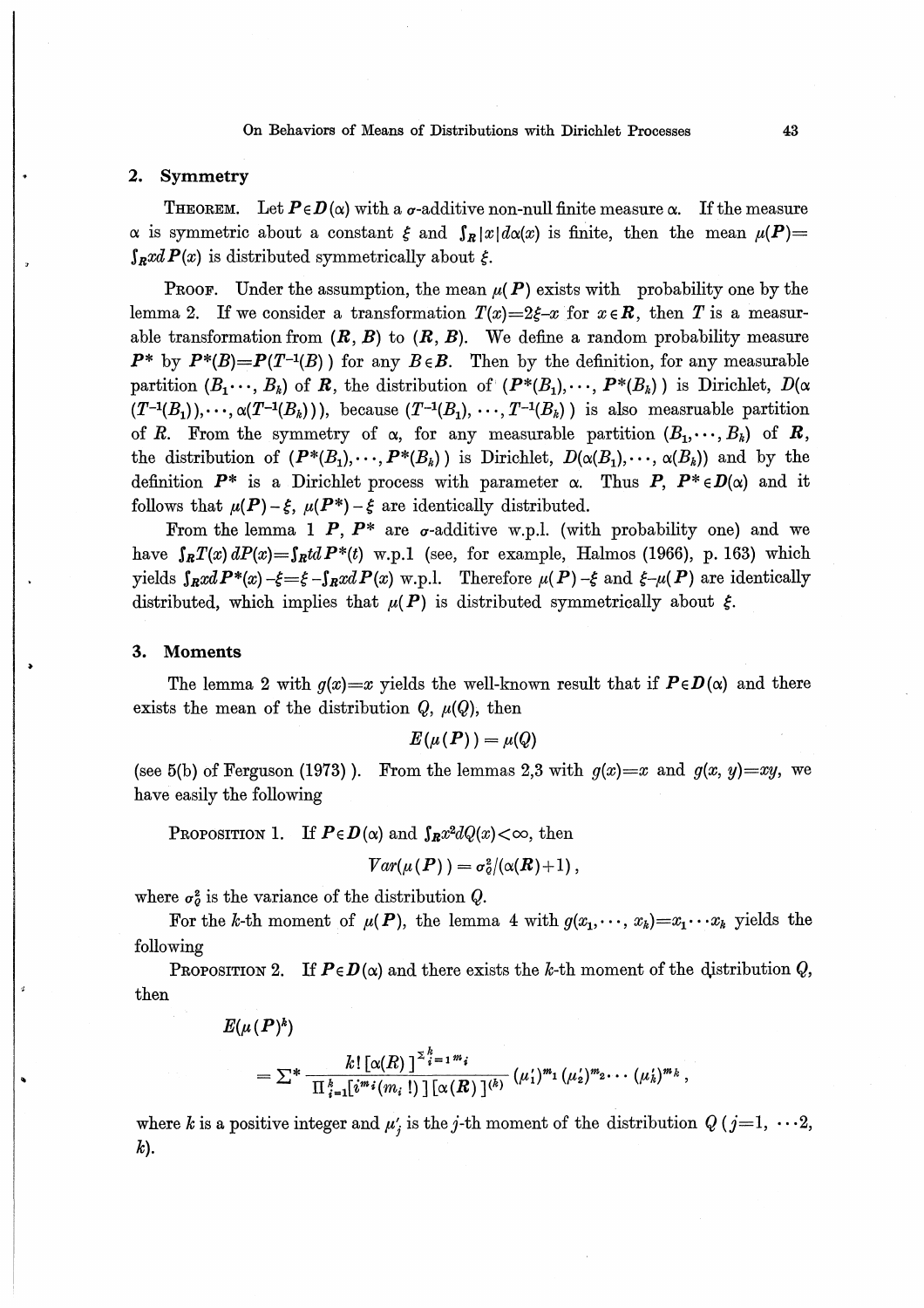### H. YAMATO

Now we shall consider the limit of  $E(\mu(P)^k)$  as  $\alpha(R)$  tends to zero keeping Q fixed. In the above summation  $\Sigma^*$ ,  $\Sigma_{i=1}^k m_i \geq 2$  for  $m_k=0$ . Because if we assume  $\Sigma_{i=1}^k m_i=1$ with  $m_k=0$ , then  $\sum_{i=1}^k i m_i \leq k-1 \leq k$ , which yields the contradiction. Therefore when we take the limit of the above equations as  $\alpha(R)$  tends to zero keeping Q fixed, all terms vanish except for the one with  $m_k=1$  and  $m_1=\cdots m_{k-1}=0$ . Thus we have the following

COROLLARY. 
$$
\lim_{\alpha(R)\to 0} E(\mu(P)^k) = \mu'_k,
$$

where  $Q$  is fixed.

By applying 4.30 of Kendall and Stuart (1969) to the above corollary it is seen that if there exists the moment of the distribution  $Q$  for any order and  $Q$  is the unique distribution having these moments then the distribution of  $\mu(P)$  converges to Q as  $\alpha(R)$ tends to zero keeping Q fixed. Thus under the same condition  $\mu(P)$  has approximately distribution Q for a small  $\alpha(R)$ .

At last we consider the moment of the posterior distribution for low order. Let  $X_1, \dots, X_n$  be a smaple of size *n* from a distribution **P** with  $P \in D(\alpha)$ . We shall put  $q_n = \alpha(R)/(\alpha(R)+n).$ 

Then the posterior distribution of P given  $X_1, \dots, X_n$  is a Dirichlet process  $D(\alpha +$  $\sum_{i=1}^n \delta_{x_i}$ , where  $\delta_x$  denotes the unit measure on  $(R, B)$  concentrated at the point x. If there exists the mean of the distribution  $Q$ , then

$$
E[\mu(P)|X_1,\,\cdots,X_n] = q_n\mu(Q) + (1-q_n)\,\bar{X}\,,
$$

where  $\bar{X} = \sum_{i=1}^{n} X_i/n$ . (See Ferguson (1973).)

Since the posterior distribution of P given  $X_1, \dots, X_n$  is a Dirichlet process  $D(\alpha +$  $\sum_{i=1}^n \delta_{x_i}$ , under the condition  $\int_R x^2 d\alpha(x) < \infty$  the proposition 1 yields

$$
Var[\mu(P)|X_1,\cdots,X_n]=\sigma_{\hat{p}_n}^2/(\alpha(R)+n+1),
$$

where  $\hat{p}_n(\cdot) = q_n Q(\cdot) + (1-q_n) P_n(\cdot)$  with the empirical distribution  $P_n$  based on the sample  $X_1 \cdots, X_n$ . We have

$$
\sigma_{\hat{p}_n}^2 = q_n \int_{\mathbb{R}} x^2 dQ(x) + (1 - q_n) \int_{\mathbb{R}} x^2 dp_n(x) - [q_n \mu(Q) + (1 - q_n) \bar{X}]^2
$$
  
=  $q_n \sigma_0^2 + (1 - q_n) s_n^2 + q_n (1 - q_n) [\mu(Q) - \bar{X}]^2$ ,

where  $s_n^2 = \sum_{i=1}^n (X_i - \overline{X})^2/n$ . Thus we have the following

**PROPOSITION 3.** If  $X_1 \cdots$ ,  $X_n$  is a sample from a distribution **P** with  $P \in D(\alpha)$ and  $\int_{R} x^2 d\alpha(x) < \infty$ , then

$$
Var\left[\mu(P)\,|\,X_1,\,\cdots,\,X_n\right]=\{q_n\sigma^2_{\theta}+(1-q_n)\,s_n^2+q_n(1-q_n)\left[\mu(Q)-\bar{X}\right]^2\}/(\alpha(R)+n+1)\,.
$$